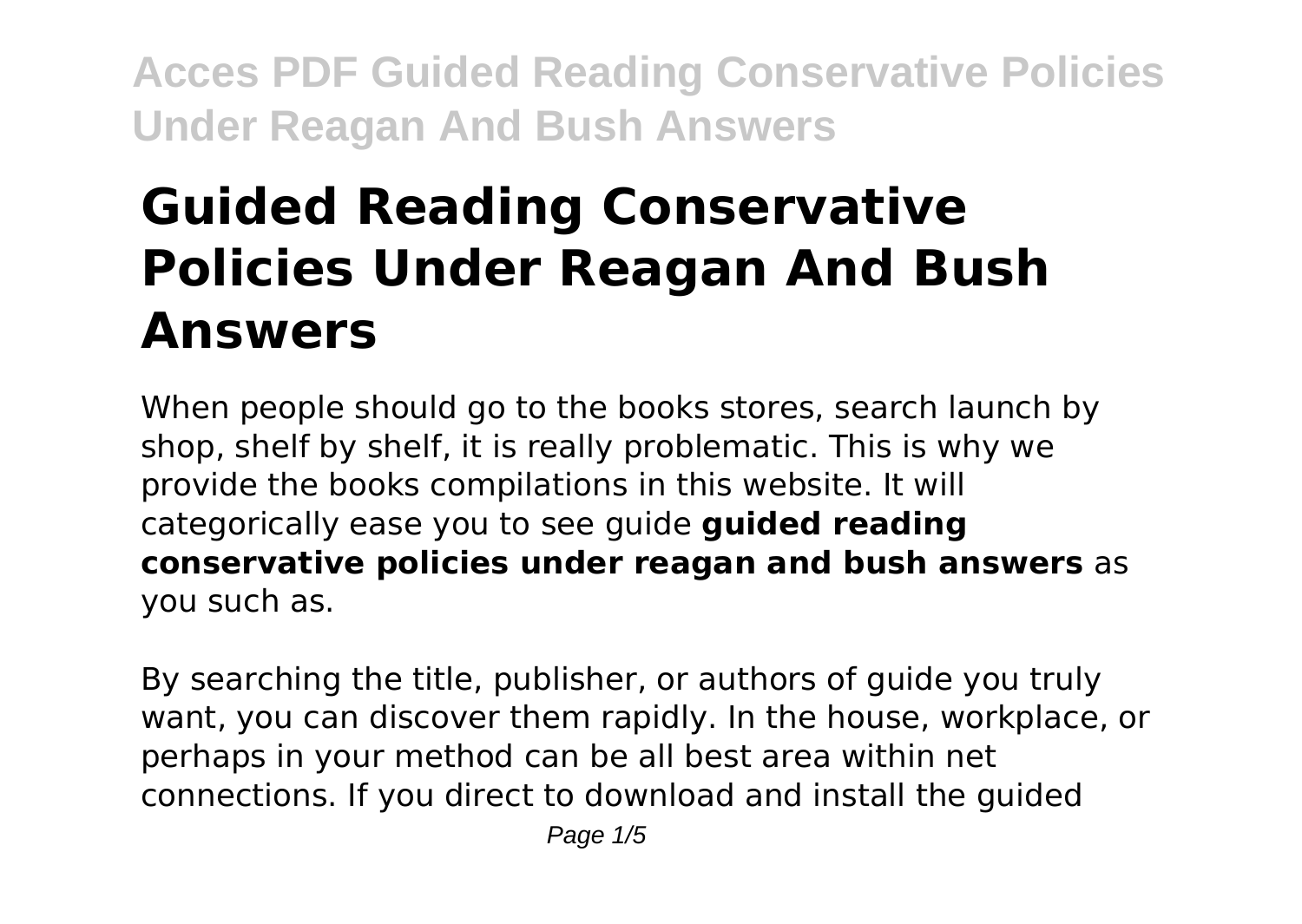reading conservative policies under reagan and bush answers, it is extremely easy then, in the past currently we extend the link to purchase and create bargains to download and install guided reading conservative policies under reagan and bush answers as a result simple!

Google Books will remember which page you were on, so you can start reading a book on your desktop computer and continue reading on your tablet or Android phone without missing a page.

#### **Guided Reading Conservative Policies Under**

GoFundMe is one of the largest crowdfunding platforms in the United States, but over recent years, the company has faced scrutiny for its content moderation policies.

### **Five times GoFundMe shut down conservative fundraisers**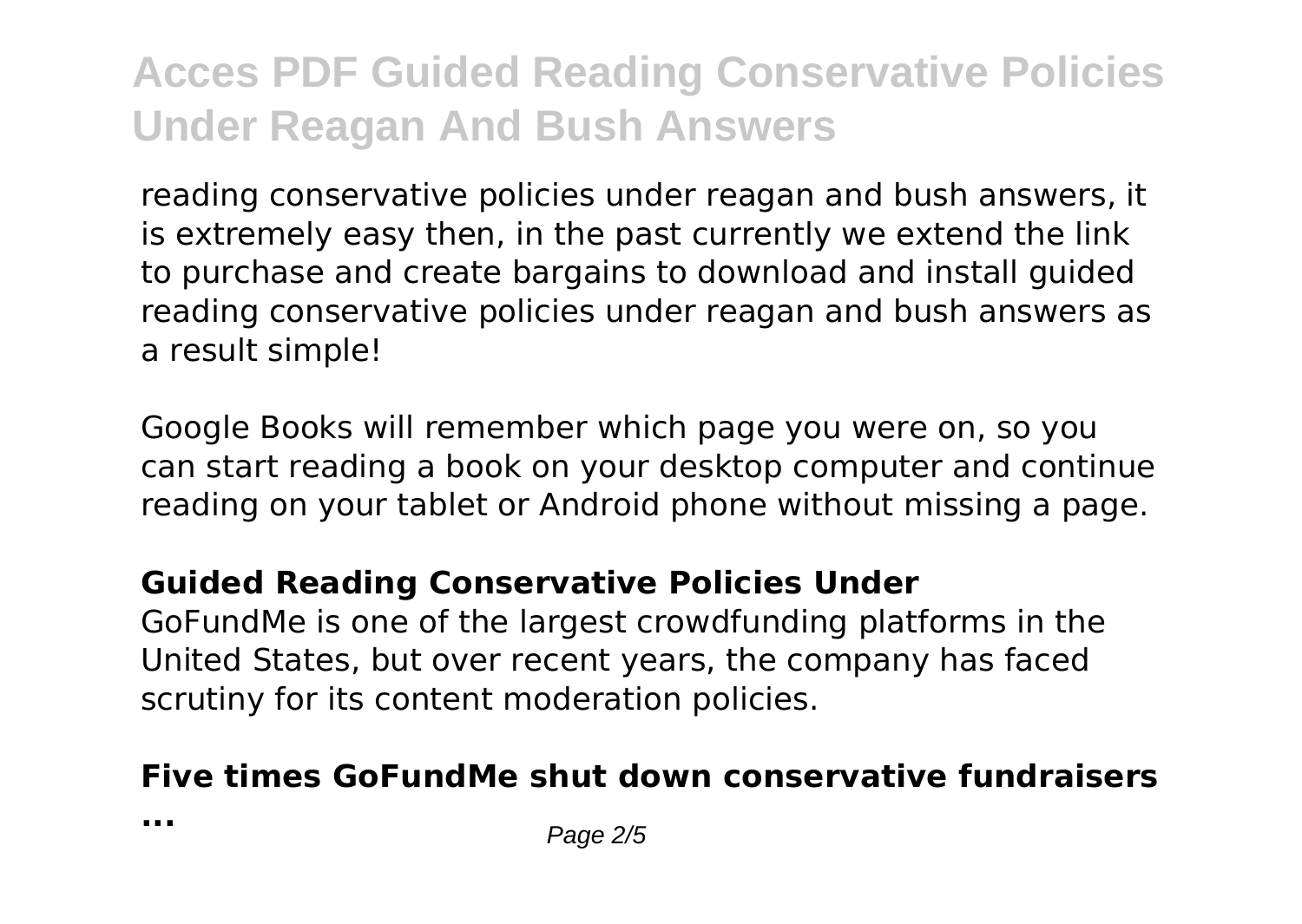Conservative commentator Ross Douthat argues that as liberalism becomes more dominant, conservatism should work to conserve basic values against liberal assault. In 2021, he writes: Conservatism-under-liberalism should defend human goods that are threatened by liberal ideas taken to extremes.

#### **Conservatism in the United States - Wikipedia**

Hemifacial spasm is a neuromuscular movement disorder characterized by brief or persistent involuntary contractions of the muscles innervated by the facial nerve. Its prevalence has been estimated at 11 cases per 100 000 individuals. Among the patients ...

#### **Hemifacial Spasm: Conservative and ... - PubMed Central (PMC)**

No coming in high in her blind spot. She has all the angles covered. Every year, more than 7,000 American citizens and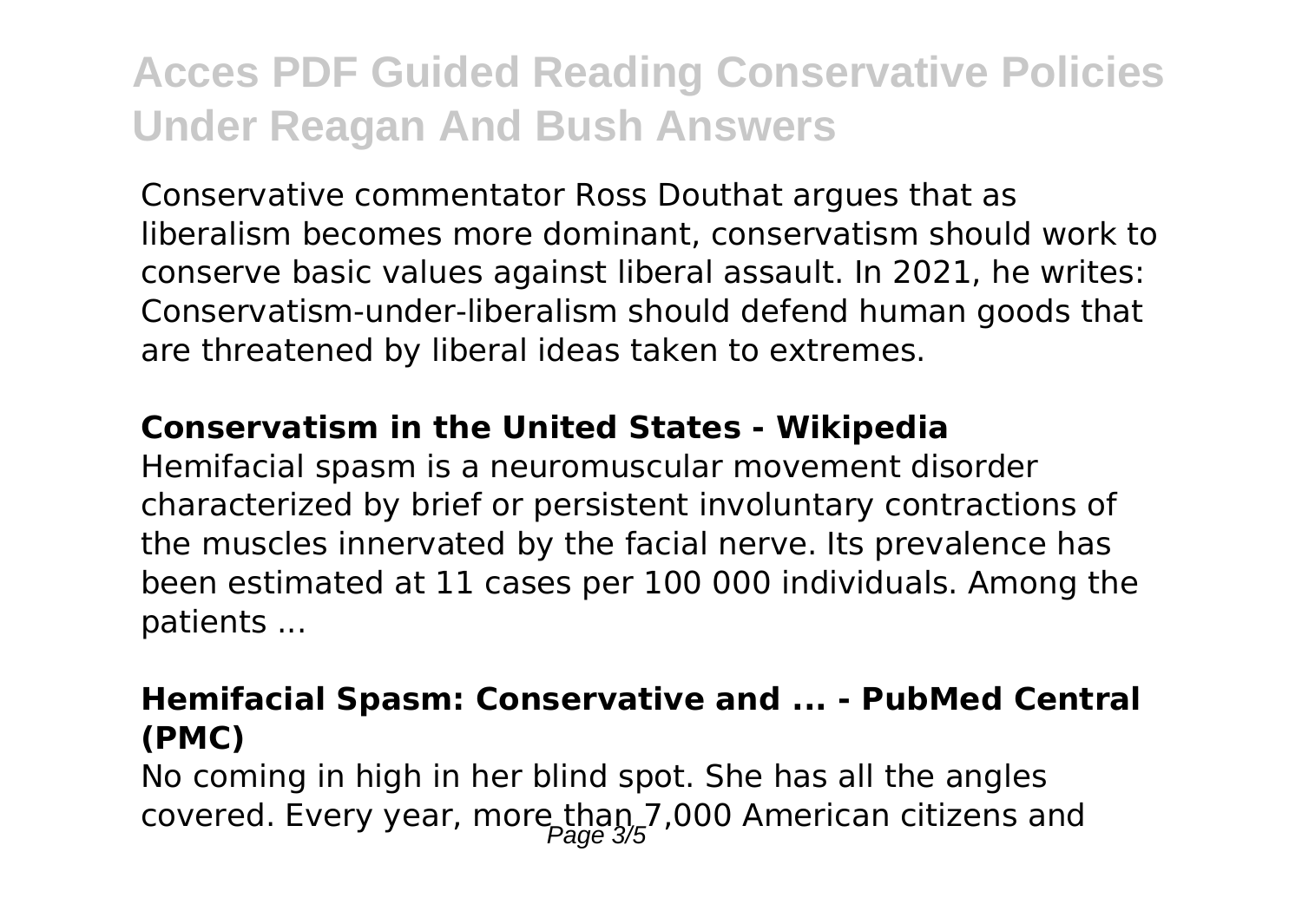green card-holders lose out on United States taxpayer-funded residencies to foreign nationals despite having earned their degrees as medical graduate physicians, bombshell congressional testimony reveals.

#### **News Briefs – 02/16/2022 | Anonymous Conservative**

Fluorescence-guided surgery using tumour-targeted imaging agents has emerged over the past decade as a promising and effective method of intraoperative cancer detection. An impressive number of ...

#### **Fundamentals and developments in fluorescence-guided**

**...**

Sir Edward Richard George Heath KG MBE (9 July 1916 – 17 July 2005) was a British politician who served as Prime Minister of the United Kingdom from 1970 to 1974 and Leader of the Conservative Party from  $1965$  to 1975. Heath also served for 51